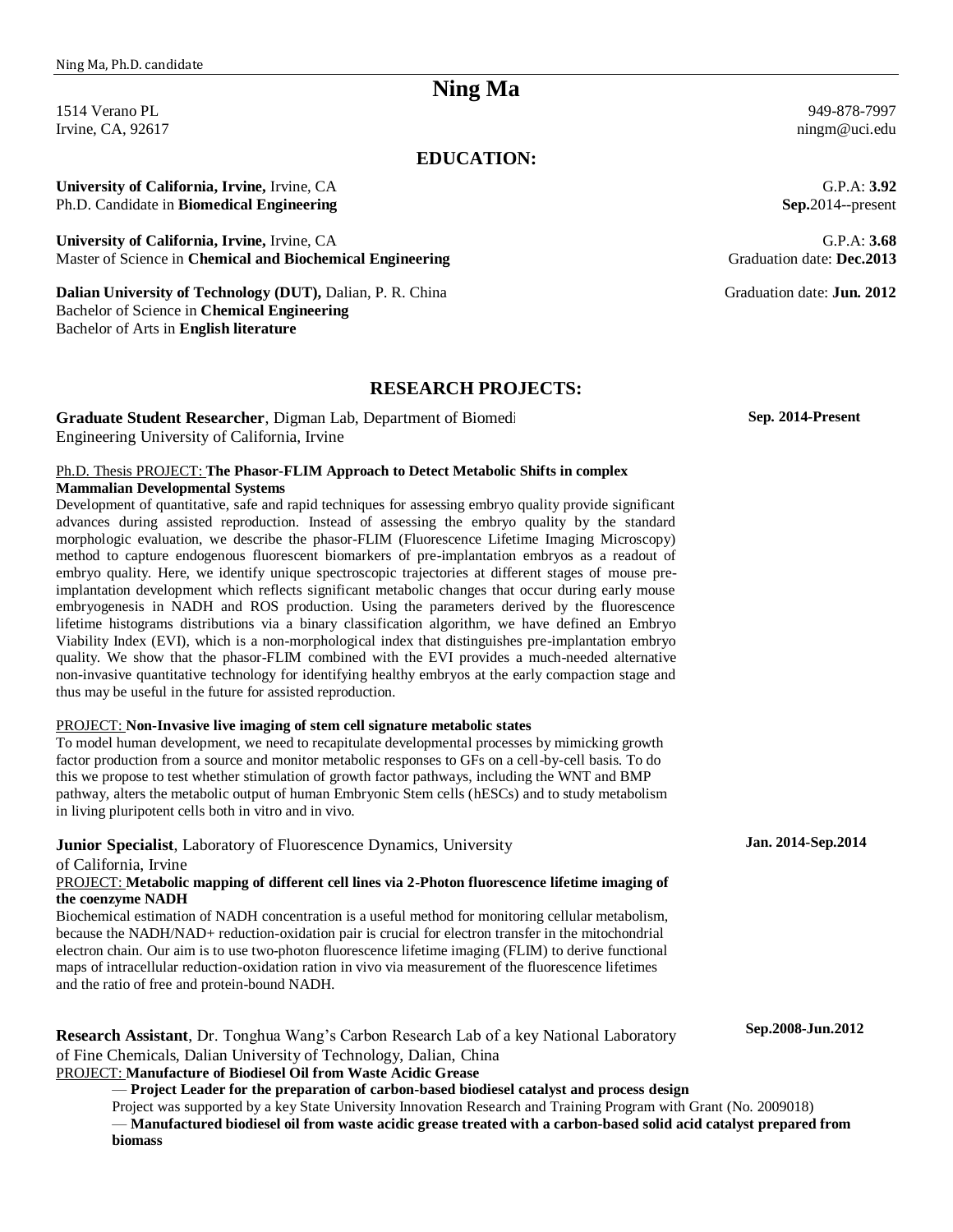### **PUBLICATIONS:**

— **Ning Ma\*,** Gopakumar Kamalakshakurup\*, Michelle Digman and Abraham. **High-Efficiency Single Cell Encapsulation in Droplets and Label-Free Characterization using Fluorescent Life-time Imaging Microscopy** Cytometry A journal special issue on Metabolism. 2018. (submitted)

— Hongtao Chen, **Ning Ma**, Keiichiro Kagawa, Michelle Digman and Enrico Gratton. **Widefield multi-frequency fluorescence lifetime imaging using a two-tap CMOS camera with lateral electric field charge modulators** Biophotonics. 2018. (submitted)

— **Ning Ma\***, Nabora Reyes de Mochel\*, Paula Pham, Tae Yoo, Ken Cho, Michelle Digman, **Label-free assessment of preimplantation embryo quality by the Fluorescence Lifetime Imaging Microscopy (FLIM)-phasor approach** Nature. 2018. (submitted)

—**Ning Ma\***, Nabora Reyes de Mochel\*, Paula Pham, Tae Yoo, Ken Cho, Michelle Digman, **Label-free assessment of preimplantation embryo quality by the Fluorescence Lifetime Imaging Microscopy (FLIM)-phasor approach** bioRxiv 286682; doi: <https://doi.org/10.1101/286682>

— Do-Hyun Lee, Xuan Li, **Ning Ma**, Michelle Digman, Abraham Lee, *Rapid and label-free identification of single leukemia cells from blood in a high-density microfluidic trapping array by Fluorescence Lifetime Imaging Microscopy,* Lab on a chip. 2018. (accepted)

—**Ning Ma**, Michelle A. Digman, Leonel Malacrida, and Enrico Gratton, *Measurements of absolute concentrations of NADH in cells using the phasor FLIM method***,** Biomed. Opt. Express 7, 2441-2452 (2016)

— Chunlei Wang, Tonghua Wang, Rinan Wu, **Ning Ma**, Jieshan Qiu, *Carbon-based solid acid catalyst from biomass for biodiesel production*, 4<sup>th</sup> International Symposium on Carbon for Catalysis, Dalian, China, 2010, 11

— **Ning Ma**, Wei Lu, Panpan Mi, Chunlei Wang, Tonghua Wang, Zhilong Xiu, *Preparation of carbon-based solid acid catalyst and its application in manufacturing biodiesel*, 2011's academic symposium on environmental sciences sponsored by the environmental science academy of China, Wulumuqi, China, 2011, 8

### **PATENTS:**

Record of Disclosure Form (IP) submitted: "Label Free Assessment of Embryo Vitality by the Phasor FLIM Method and Third Harmonic Generation Microscopy". Inventors: Michelle Digman, Ken Cho, **Ning Ma**, & Nabora Mochel UC case No.: 2018-517

"Microfluidic Label-free Isolation and Identification of Mammalian Cancer cells from Blood and Single Plant". Inventors: Abraham Lee, Michelle Digman, Do-Hyun Lee, Xuan Li, **Ning Ma** UC case No.: 2017-815

Cells based by Fluorescence Lifetime Imaging (FLIM)

Record of Disclosure Form (IP) submitted: "Label Free Assessment of Embryo Vitality by the Phasor FLIM Method". Inventors: Michelle Digman, Ken Cho, **Ning Ma**, & Nabora Mochel UC case No.: 2015-99x

## **DOMESTIC SEMINAR, CONFERENCE AND WORKSHOP PRESENTATION**

— Selected Poster Presentation: "Quiescent metabolism identification in 1-1 encapsulation droplet via Fluorescence Lifetime Imaging Microscopy (FLIM)". ASME 2018 NanoEngineering for Medicine and Biology Conference. Los Angeles, California. August 22-23, 2018.

— Selected Poster Presentation: "Fluorescence Lifetime Trajectory of the Mouse Pre-implantation Embryo Predicts its Viability." Cell Symposia: Multifaceted Mitochondria. San Diego, California, USA. June 4 – 6, 2018.

— Selected Poster Presentation: "Quiescent metabolism identification in 1-1 encapsulation droplet via Fluorescence Lifetime Imaging Microscopy (FLIM)". TechConnect WORLD INNOVATION conference & EXPO. Anaheim, California. May 13-16, 2018.

— Oral Presentation: "Fluorescence Lifetime Trajectory of the Mouse Pre-implantation Embryo Predicts its Viability" Biomedical Engineering, Henry Samueli School of Engineering Student Seminar. Irvine, California, USA. February 23, 2018.

— Selected Poster Presentation: "Fluorescence Lifetime Trajectory of the Mouse Pre-implantation Embryo Predicts its Viability." 62<sup>nd</sup> Biophysical Society Annual Meeting. San Francisco, California, USA. February 17 – 21, 2018.

— Selected Poster Presentation: "Quiescent metabolism identification in 1-1 encapsulation droplet via Fluorescence Lifetime Imaging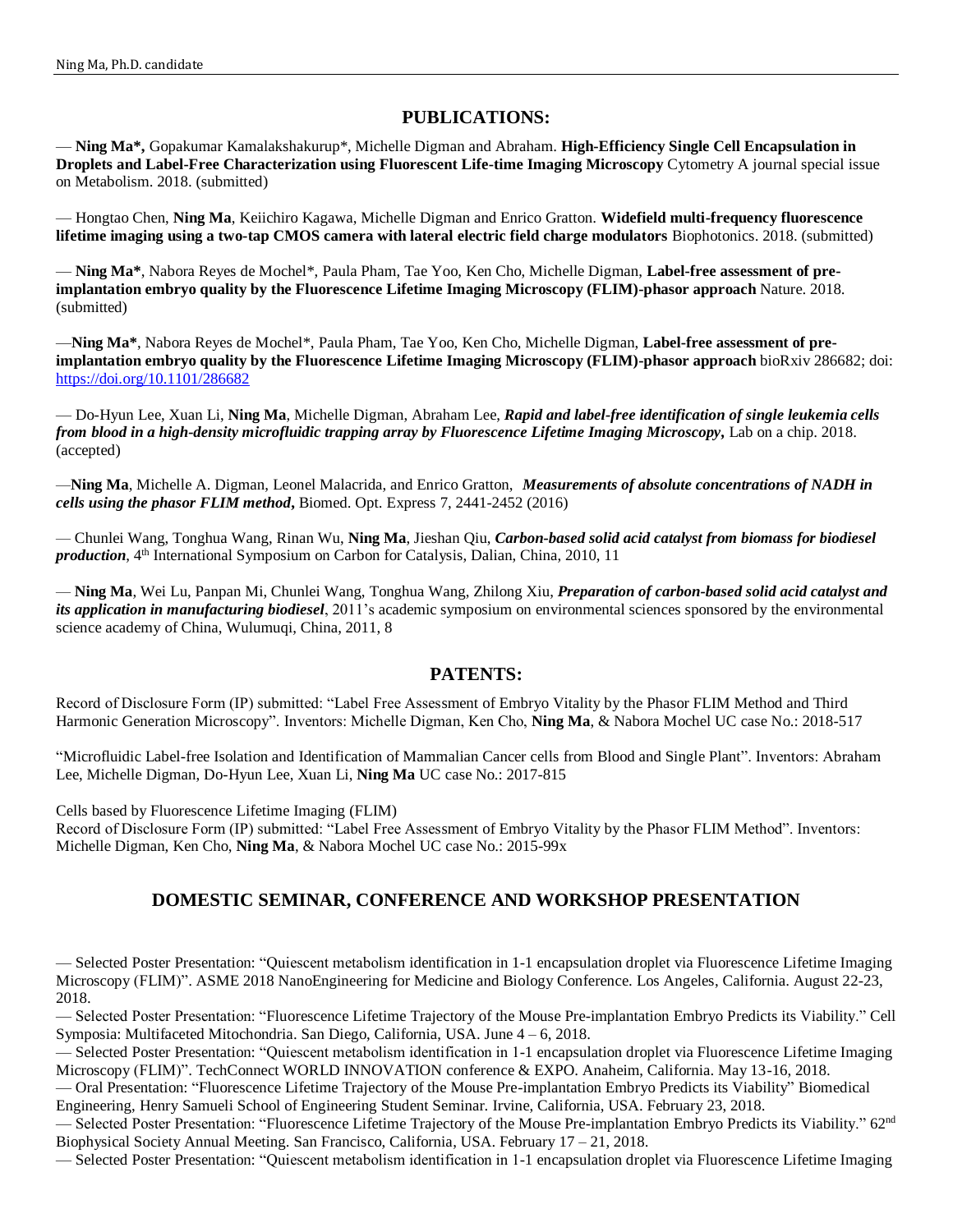#### Ning Ma, Ph.D. candidate

Microscopy (FLIM)". Center for Advanced Design and Manufacturing of Integrated Microfluidics (CADMIM) Industrial Advisory Board Meeting, Chicago, Illinois. February 14-15, 2018.

— Selected Poster Presentation: "Label-free Identification of Single-Cell encapsulated in droplet by Phasor-Fluorescence Lifetime Imaging (FLIM)" Center for Advanced Design and Manufacturing of Integrated Microfluidics (CADMIM) Industrial Advisory Board Meeting, Chicago, Illinois. September 12-13, 2017.

— Selected Poster Presentation: "Fluorescence Lifetime Trajectory of the Mouse Pre-implantation Embryo Predicts its Viability." Japan-UCI Meeting on 3D Morphogenesis conference, July 10-11, 2017.

— Selected Poster Presentation: "Fluorescence Lifetime Trajectory of the Mouse Pre-implantation Embryo Predicts its Viability." The 18th Annual UC Systemwide Bioengineering Symposium, June 28-30, 2017.

– Selected Poster Presentation: "Non-invasive Fluorescence Lifetime Imaging (FLIM) of stem cell signature metabolic states."  $60<sup>th</sup>$ Biophysical Society Annual Meeting. Los Angeles, California, USA. February 27 – March 2, 2016.

—Selected Poster Presentation: "Fluorescence Lifetime Imaging Microcopy of Extravasating Cancer Cells Inside the Mouse Microenvironment." Los Angeles, California. March 27-29, 2015.

— Selected Poster Presentation: Chao Family Comprehensive Cancer Center's Scientific Retreat; "Fluorescence Lifetime Imaging Microcopy of Extravasating Cancer Cells Inside the Mouse Microenvironment." Hyatt Regency Suites, Palm Springs, CA. September 26–27, 2014.

— Selected Poster Presentation: "Spectroscopic Profiling and Metabolic Mapping of Cancer Cells using endogenous fluorescence." The 15th Annual UC Systemwide Bioengineering Symposium, June 18-20, 2014.

### **PROFESSIONAL AND ACADEMIC MEMERSHIPS**

—Biophysical Society

—Chao Family Comprehensive Cancer Center, UC Irvine

—The Center for Complex Biological Systems, UC Irvine

#### **WORK EXPERIENCE:**

| <b>Teaching Assistant</b> , Department of Biomedical Engineering, University of California, Irvine | Sep. 2016-Dec. 2016      |
|----------------------------------------------------------------------------------------------------|--------------------------|
| <b>Oil Refinery Process Engineering Internship, Liaoyang Petrochemical Company, China National</b> | Jul.2010-Sep.2010        |
| Petroleum Corporation, Liaoyang, China                                                             |                          |
| — Quality control and problem shooting of transport equipment for the sulfur removal unit          |                          |
| — Reviewed PID (Piping and Instruments Diagrams)                                                   |                          |
| — Developed and implemented a program for overhauling sulfur removal                               |                          |
| <b>Chemical Engineering Internship, Dalian Petrochemical Company, China National Petroleum</b>     | <b>Jun.2009-Sep.2009</b> |
| Corporation, Dalian, China                                                                         |                          |
| — Designed a propylene-propane fractional distillation tower with AutoCAD                          |                          |
| — Learned production processes through hands-on learning                                           |                          |

#### **ACTIVITIES & Education/Training Services**

- Mentor for Pathways to Biophotonics and Biomedical Engineering (PBBE)" Training Program since 2017
- Project Leader for MCB Bio Bootcamp at UCI since 2016
- Project Leader for Laboratory for Fluorescence Dynamics (LFD) workshop since 2014
- Project Leader for Undergraduate Student Initiative for Biomedical Research (USIBR) since 2014
- Project Leader for COSMOS: California State Summer School for Math & Science since 2014
- Lecturer for Laboratory for Fluorescence Dynamics (LFD) workshop since 2016
- Orange County Science and Engineering Fair Judge. Mar. 2017.
- Senior Design graduate student mentor. 2016.

— "Ask-A-Scientist Night". Science Fair Advisor for Middle School Students. Sponsored by the Irvine Unified School District (IUSD). Rancho San Joaquin Middle School, Irvine; Oct. 2015.

— Team leader of debate team, Manager of speech and debate department, Dalian University of Technology

— Volunteer for Dalian Environmental Protection Volunteers Association (learned sign language and taught children for outreach)

— Event programmer for freshman and junior classes in the Chemical Engineering Department, Dalian University of Technology

### **HONORS/AWARDS**

| - Foundation of Reproductive Medicine Young Investigator Award, New York, New | <b>Nov. 2018</b> |
|-------------------------------------------------------------------------------|------------------|
| York, USA.                                                                    |                  |

— **Maschoff Brennan Announces Innovator Scholarship**, Irvine, California, USA.